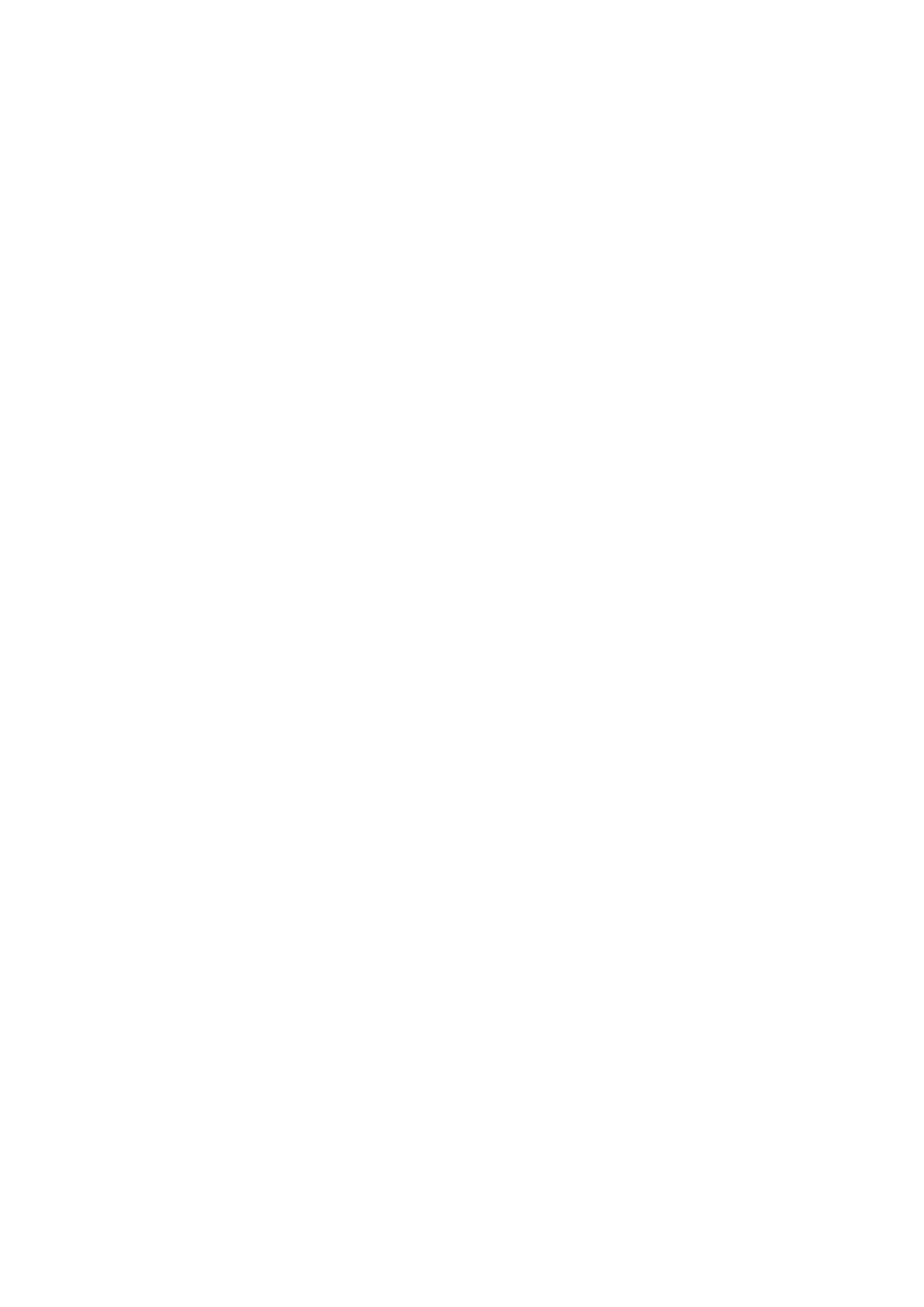# **Imprint**

|     | <b>Notice</b>                                                                                                                                                                                                                                                                                                                                                                                                                                                                                                                                                                                                                     |  |
|-----|-----------------------------------------------------------------------------------------------------------------------------------------------------------------------------------------------------------------------------------------------------------------------------------------------------------------------------------------------------------------------------------------------------------------------------------------------------------------------------------------------------------------------------------------------------------------------------------------------------------------------------------|--|
| l⁄® | This document, T 811 066, is valid only for the product described in Section 1.                                                                                                                                                                                                                                                                                                                                                                                                                                                                                                                                                   |  |
|     | This document is subject to change or withdrawal without prior notice. The validity of the statements made in the<br>documentation applies until the statements are revised by a new edition of the documentation (T number with<br>new index). The user of this document is responsible for staying up to date with its current status through the<br>editor/publisher. We accept no responsibility for claims against any incorrect statements in this document which<br>were unknown to the publisher at the time of publication. Handwritten changes and additions are not valid. This<br>document is protected by copyright. |  |
|     | Foreign language documentation as listed in this document is always released or changed at the same time as<br>the German edition. If there are inconsistencies between the foreign language documentation and the German<br>documentation, the German documentation is binding.<br>Some words in this document are highlighted in blue. These are terms and designations which are the same in<br>all languages and are not translated.                                                                                                                                                                                          |  |
|     | Users are encouraged to contact the editor/publisher if there are statements which are unintelligible, misleading,<br>incorrect, or if there are errors.                                                                                                                                                                                                                                                                                                                                                                                                                                                                          |  |
|     | © Securiton AG, Alpenstrasse 20, 3052 Zollikofen, Switzerland                                                                                                                                                                                                                                                                                                                                                                                                                                                                                                                                                                     |  |

| This document, T 811 066 <sup>1</sup> , is available in the following languages: |         |            | English<br>French | German T 811 066 de<br>T 811 066 en<br>T 811 066 fr<br>Swedish T 811 066 sv |
|----------------------------------------------------------------------------------|---------|------------|-------------------|-----------------------------------------------------------------------------|
| Current edition:                                                                 | Index a | 17.12.2013 | Rd                |                                                                             |

 $\overline{a}$ 

<sup>1</sup> Reference document: B6-EIO, V 1.0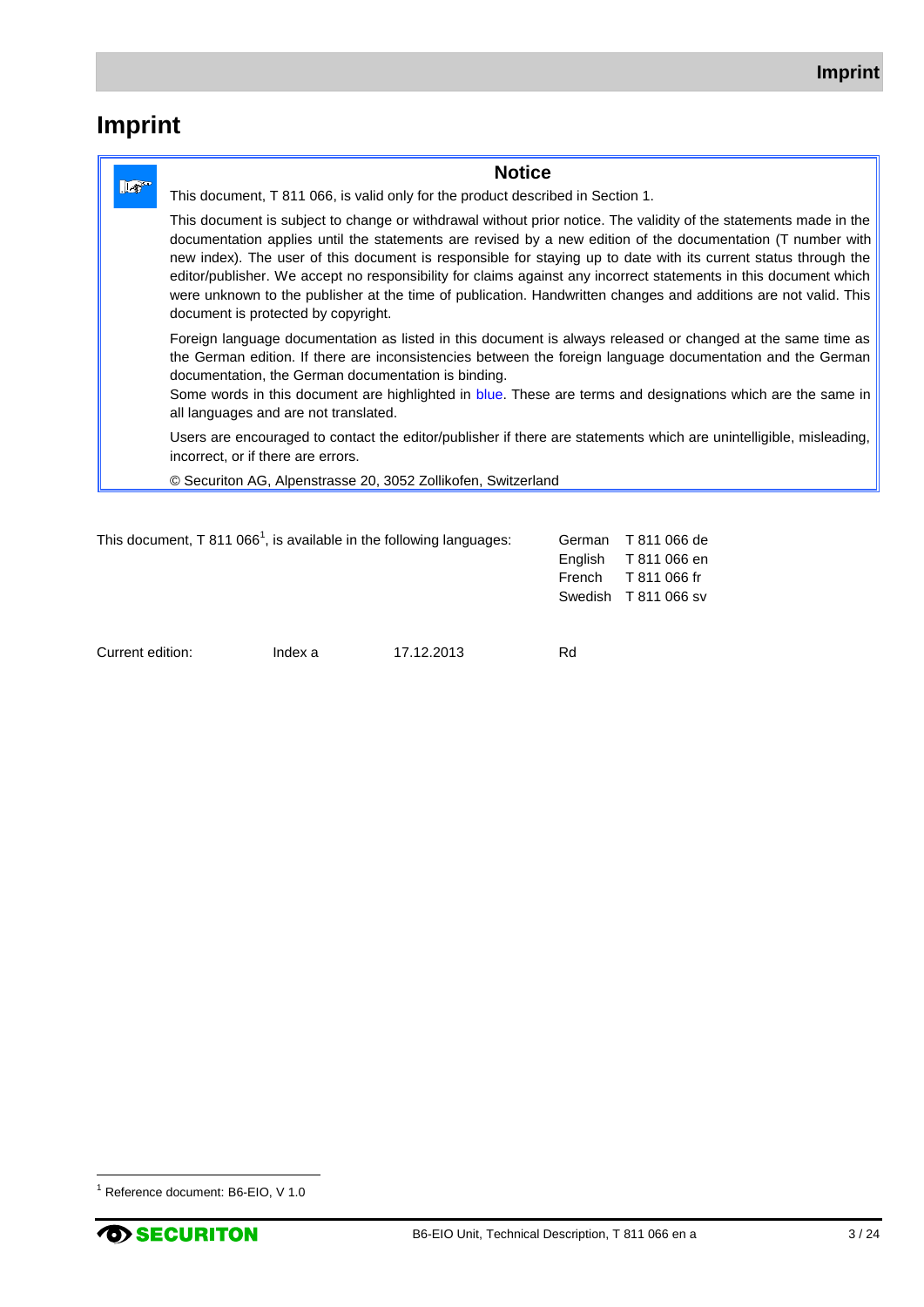# **Safety information**

Provided the product is deployed by trained and qualified persons in accordance with this document (T 811 066) and the hazard, safety and general information in this technical documentation is observed, there is no danger to persons or property under normal conditions and when used properly.

National and state-specific laws, regulations and guidelines must be observed and adhered to in all cases.

Below are the designations, descriptions and symbols of general, danger, and safety information as found in this document.

#### **Danger**

If the Danger notice is not properly observed, the product and other system parts may present a hazard for persons and property, or the product and other system parts may be damaged to the extent that malfunctioning results in danger to persons and property.

- Description of which dangers can occur  $\bullet$
- Measures and preventative actions
- How dangers can be averted
- Other safety-relevant information  $\bullet$



**STOP** 

## **Warning**

The product may be damaged if the safety information is not heeded.

- Description of which damage can occur
- Measures and preventative actions
- How dangers can be averted
- Other safety-relevant information



#### **Notice**

The product may malfunction if this notice is not observed.

- Description of which malfunctions can be expected  $\bullet$
- Measures and preventative actions
- Other safety-relevant information



# **Environmental protection / recycling**

Neither the product nor product components present a hazard to the environment provided they are handled properly.

- Description of which parts have environmental protection issues
- Description of how devices and their parts have to be disposed of in an environmentally-friendly way
- Description of the recycling possibilities $\bullet$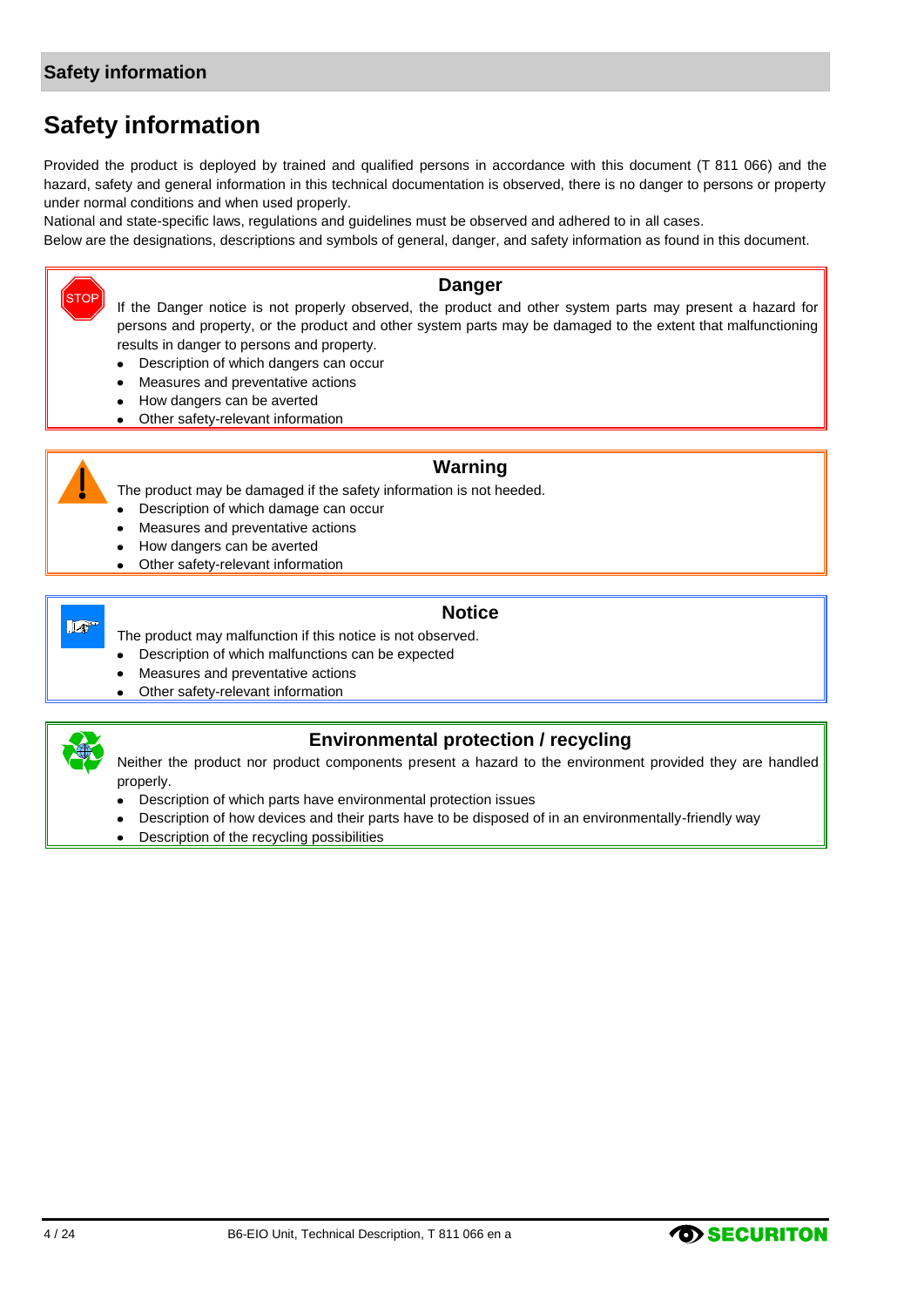# **Document history**

### **First edition Date 04.09.2012**

# **Index "a" Date 17.12.2013**

**Most important changes compared with first edition:**

| <b>Section</b>            | New (n) / changed (c) / deleted (d) |                                               | What / Reason |
|---------------------------|-------------------------------------|-----------------------------------------------|---------------|
| l● 2.3.1, 2.3.2, 3.2.1, n |                                     | Detectors LKM583 and MMD130 Exi               | New added     |
| 6.1, 7.1                  |                                     |                                               |               |
| 7.3                       |                                     | Text: does NOT fulfil the VdS Directive 2489. | Actualisation |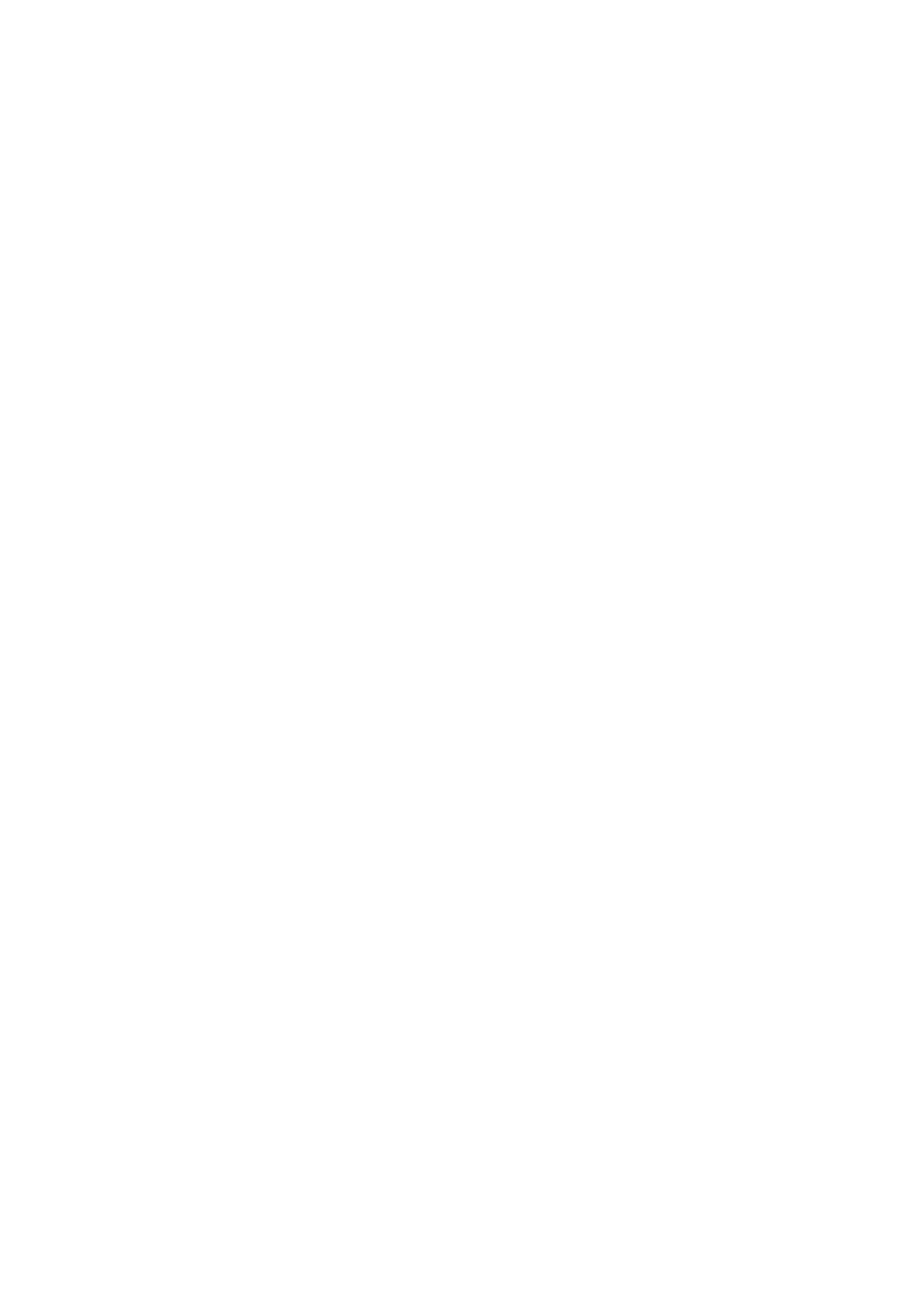# **Contents**

| 9<br>10        | Article numbers / spare parts<br><b>List of figures</b>                                              | 24<br>24 |
|----------------|------------------------------------------------------------------------------------------------------|----------|
| 8              | <b>Technical data</b>                                                                                | 23       |
|                |                                                                                                      |          |
| 7.9            | Connection of monitored outputs                                                                      | 22       |
| 7.8.2          | Extinguishing input in accordance with VdS                                                           | 21       |
| 7.8<br>7.8.1   | Connecting extinguishing systems<br>Valve monitoring                                                 | 21<br>21 |
| 7.7            | Connecting monitored inputs                                                                          | 21       |
| 7.6            | Connecting Hochiki Ex-i detectors in Ex areas                                                        | 20       |
| 7.5            | Detector base 143 Ex-i with direct current isolating transformer GTW 01                              | 20       |
| 7.4            | Detector base 143 Ex-i with safety barrier Z787                                                      | 19       |
| 7.3            | Detector base USB 501 with safety barrier Z787                                                       | 19       |
| 7.2            | Connecting detector base 143 and 143K                                                                | 19       |
| 7.1.3          | Connecting MCP 521N manual call points                                                               | 18       |
| 7.1.2          | Connecting MCP 525 manual call points                                                                | 18       |
| 7.1.1          | Connecting detector base USB 501                                                                     | 18       |
| 7.1            | Connecting the detector series SecuriStar 521 / 523 / 563, LKM583 and MCP 521, 525                   | 18       |
| 7              | <b>Connection examples</b>                                                                           | 18       |
| 6.2            | Power requirement calculation                                                                        | 17       |
| 6.1            | Typical power consumption values for the B6-EIO and peripheral devices                               | 17       |
| 6              | <b>Power requirement</b>                                                                             | 17       |
| 5              | <b>Fault displays</b>                                                                                | 16       |
| 4              | Programming                                                                                          | 16       |
|                |                                                                                                      |          |
| 3.3            | "Monitored input" mode of operation                                                                  | 15<br>16 |
| 3.2.2<br>3.2.3 | Intrinsically safe Ex-i detection zones<br>HX 130 detector series                                    | 14       |
| 3.2.1          | SecuriStar detector series 521 / 523 / 563, LKM583, collective MCP                                   | 14       |
| 3.2            | "Detection zone" mode of operation                                                                   | 14       |
| 3.1            | Combination of different modes of operation                                                          | 14       |
| 3              | Modes of operation of the inputs                                                                     | 14       |
|                |                                                                                                      |          |
| 2.5.1          | Connection assignment for plug (X5)                                                                  | 13       |
| 2.5            | Connection assignment for plug (X4)<br>Connector plug for LED indication panel (X5)                  | 13       |
| 2.4<br>2.4.1   | Connector plug for monitored outputs (X4)                                                            | 12<br>12 |
| 2.3.4          | Connection assignment for plug (X3)                                                                  | 11       |
| 2.3.3          | Connection assignment for plug (X2)                                                                  | 11       |
| 2.3.2          | Jumper setting                                                                                       | 11       |
| 2.3.1          | Functions                                                                                            | 10       |
| 2.3            | Connector plugs for detection zones and inputs (X2, X3)                                              | 10       |
| 2.2            | Interfaces Peripherals are connected with a 16-pin (X4) and two 10-pin (X2 and X3) connector strips. | 10       |
| 2.1            | Overview                                                                                             | 9        |
| $\mathbf 2$    | Design and function                                                                                  | 9        |
|                |                                                                                                      |          |
| 1.3            | Compatibility notice                                                                                 | 9        |
| 1.2            | General                                                                                              | 9        |
|                |                                                                                                      | 9        |
| 1.1            | Validity                                                                                             |          |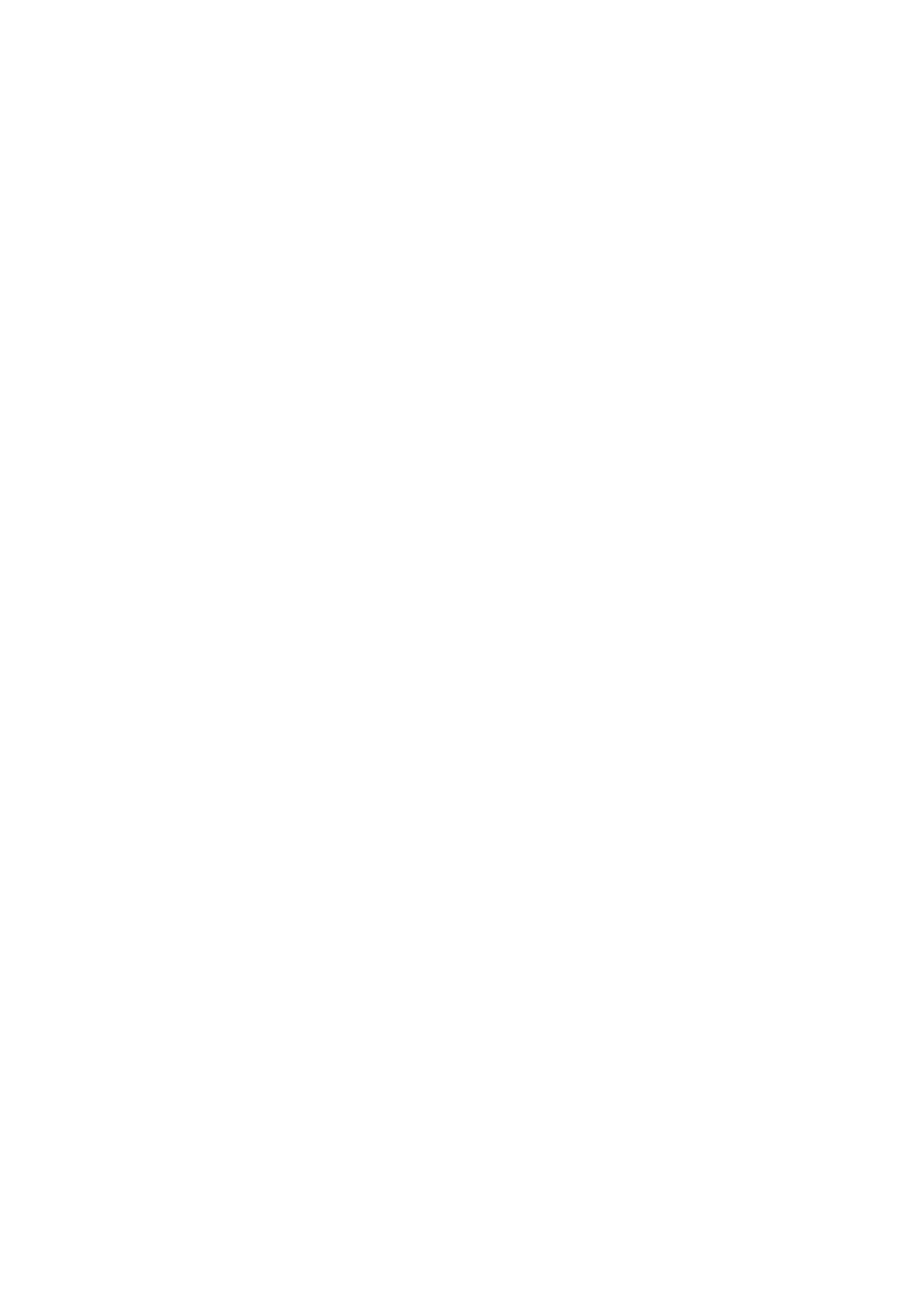# <span id="page-8-0"></span>**1 General**

# <span id="page-8-1"></span>**1.1 Validity**

The following documentation is valid for the SecuriFire B6-EIO Unit with edition 20-1100003-01-01.

### <span id="page-8-2"></span>**1.2 General**

 $\mathbb{R}^n$ 

The B6-EIO (Extinguishing Input Output) unit is a fixed component of every SecuriFire ECP/FEP 2000 for standards-compliant extinguishing actuation. Additionally, the B6-EIO can be fitted to free slot X5 of any B6-BCB13 main processing unit of the SecuriFire SCP2000 if required and is used for connecting collective detection zones and/or monitored inputs and outputs.

# <span id="page-8-3"></span>**1.3 Compatibility notice**

**Notice** The B6-EIO is supported beginning with SecuriFire Studio V 1.2.

# <span id="page-8-4"></span>**2 Design and function**

The B6-EIO Unit includes 10 monitored inputs and 8 monitored outputs as well as the control electronics for the LED indication panel, which is built into the door of every SecuriFire ECP/FEP 2000.

The unit was developed for standards-compliant actuation of an extinguishing area.

However, in accordance with its features, it can also be used in other ways, for example for connecting a total of 10 detection zones or monitored inputs. Each detection zone or monitored input connection has its own currentlimited output driver which supplies the connected peripheral devices with power. The B6-EIO is suitable for combining any mix of monitored inputs as well as for connecting the SecuriStar 521/563 detector series, HX 130, and Hochiki Ex-i detectors.

#### <span id="page-8-5"></span>**2.1 Overview**

The B6-EIO printed circuit board can be used as an option to the SCP2000 and is a fixed component of the FCP2000 and FEP2000. The system connection to the B6-BCB13 is on the rear side using a 48-pin male connector. The fire detection lines / inputs are connected on the front side with two 10-pin plug-in screw terminals; the outputs are connected with a 16-pin plug-in screw terminal.

<span id="page-8-6"></span>

**Fig. 1 B6-EIO**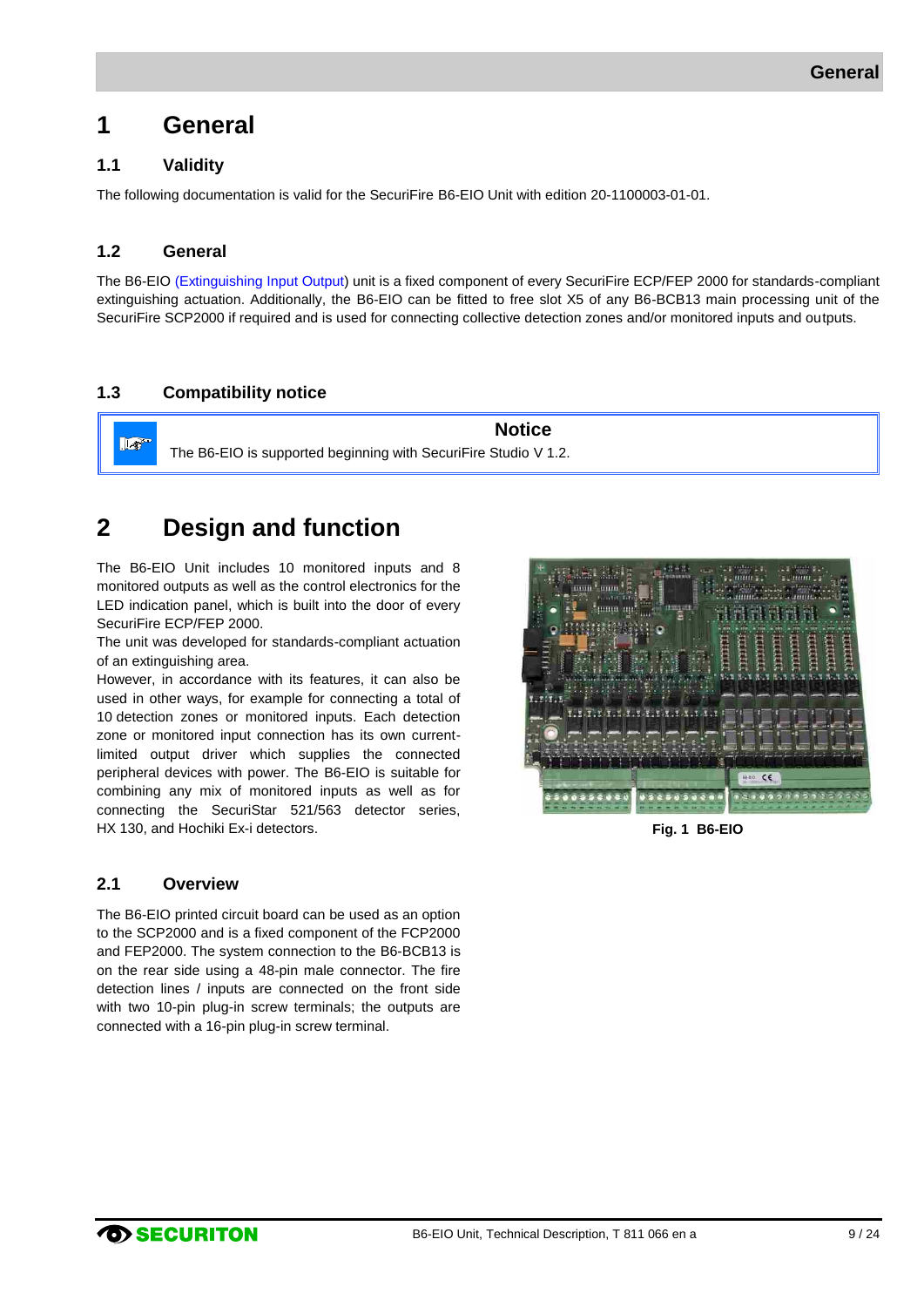# **Design and function**

#### <span id="page-9-1"></span>**2.2 Interfaces**

Peripherals are connected with a 16-pin (X4) and two 10 pin (X2 and X3) connector strips.

The connection to the LED indication panel of a FCP2000 or FEP2000 is by means of a 12-pin ribbon cable connector plug (X5).

| X <sub>1</sub> | B6-BCD13 connector plug                          |
|----------------|--------------------------------------------------|
| X2, X3         | Connector plug for detection zones and<br>inputs |
| <b>X4</b>      | Connector plug for monitored outputs             |
| Х5             | Connector plug for LED indication panel          |
| X11 - X20      | Jumpers for setting the inputs                   |

<span id="page-9-3"></span>

**Fig. 2 Interfaces for the B6-EIO**

### <span id="page-9-2"></span>**2.3 Connector plugs for detection zones and inputs (X2, X3)**

On interfaces X2 and X3, 10 primary inputs or 10 detection zones can be connected (any combination). Every input and line has its own current-limited output driver which supplies the connected peripheral devices with power. The intputs are selectively monitored for short-circuits and wire breakage (according to EN54-13).

The operation mode and subtype selection is carried out individually for each detection zone and input. This is accomplished by means of software planning (SecuriFire Studio) and with jumper settings on the unit.

#### <span id="page-9-0"></span>**2.3.1 Functions**

#### **The following functions can be planned for each input.**

- Inactive  $\bullet$
- Monitored input 26K7
- VdS interface  $\bullet$
- $\bullet$ Input DFG-60 BLK3
- Valve monitoring  $\bullet$
- Monitored input 3K  $\bullet$
- Series 130/A with pre-alarm  $\bullet$
- MMD130 Ex-i, Series 130 Ex-i  $\bullet$
- $\bullet$ SecuriStar 521/523/563, LKM583, with pre-alarm
- Series 130/A, MCP, without pre-alarm  $\bullet$
- SecuriStar 521/523/563, LKM583, MCP without pre-alarm  $\bullet$
- SLR-E-IS ×
- DCD-1E-IS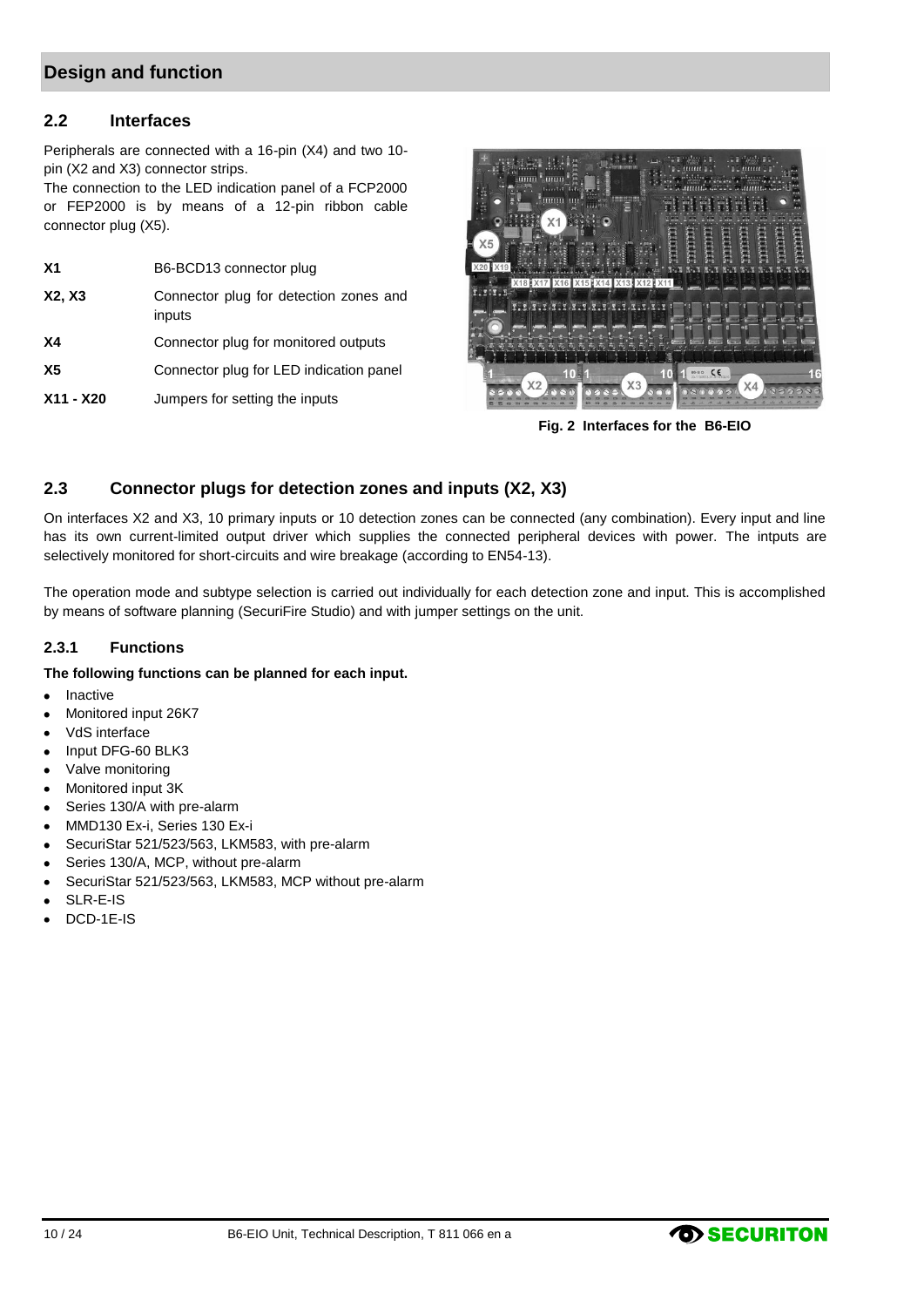#### <span id="page-10-0"></span>**2.3.2 Jumper setting**

The operating mode of the inputs can be set using jumpers X11 to X20. At the same time the corresponding operating mode has to be planned with software (SecuriFire Studio).

| VDS $\times$ HX<br>Jumper HX set   | Detection zones<br>• SecuriStar 521/523/563, LKM583<br><b>MCP</b> collective<br>$\bullet$<br>MMD130 Ex-i<br>٠<br>HX 130, HX 130 Ex-i                      |                                               |
|------------------------------------|-----------------------------------------------------------------------------------------------------------------------------------------------------------|-----------------------------------------------|
| HX<br>VDS<br>نحہ<br>Jumper VDS set | Monitored input 3K<br>$\bullet$<br>VdS extinguishing input<br>$\bullet$<br>Valve monitoring<br>$\bullet$<br>Hochiki Ex-i detector:<br>SLR-E-IS, DCD-1E-IS |                                               |
| $VDS \times HX$<br>Jumper open     | Monitored input 26K7<br>$\bullet$                                                                                                                         | X <sub>3</sub><br>X2<br>Fig. 3 Jumper setting |

#### **The following applies to all jumpers from X11 to X20:**

#### <span id="page-10-3"></span><span id="page-10-1"></span>**2.3.3 Connection assignment for plug (X2)**

| Input no. | <b>Terminal</b> | <b>Designation</b> | <b>Function</b> | Jumper no. |
|-----------|-----------------|--------------------|-----------------|------------|
|           |                 | C <sub>10</sub>    | <b>GND</b>      |            |
| 10        | 2               | L <sub>10</sub>    | $+24V$          | X20        |
|           | 3               | C <sub>9</sub>     | <b>GND</b>      |            |
| 9         | 4               | L9                 | $+24V$          | X19        |
| 8         | 5               | C8                 | <b>GND</b>      |            |
|           | 6               | L8                 | $+24V$          | X18        |
|           | 7               | C7                 | <b>GND</b>      |            |
|           | 8               | L7                 | $+24V$          | X17        |
|           | 9               | C <sub>6</sub>     | <b>GND</b>      |            |
| 6         | 10              | L6                 | $+24V$          | X16        |

#### <span id="page-10-2"></span>**2.3.4 Connection assignment for plug (X3)**

| Input no.      | Terminal | Designation.   | <b>Function</b> | Jumper no.      |
|----------------|----------|----------------|-----------------|-----------------|
|                | 1        | C <sub>5</sub> | <b>GND</b>      |                 |
| 5              | 2        | L5             | $+24V$          | X <sub>15</sub> |
|                | 3        | C4             | <b>GND</b>      | X14             |
| 4              | 4        | L4             | $+24V$          |                 |
| 3              | 5        | C <sub>3</sub> | <b>GND</b>      | X13             |
|                | 6        | L <sub>3</sub> | $+24V$          |                 |
| $\overline{c}$ |          | C <sub>2</sub> | <b>GND</b>      |                 |
|                | 8        | L2             | $+24V$          | X12             |
|                | 9        | C <sub>1</sub> | <b>GND</b>      |                 |
|                | 10       | l 1            | $+24V$          | X11             |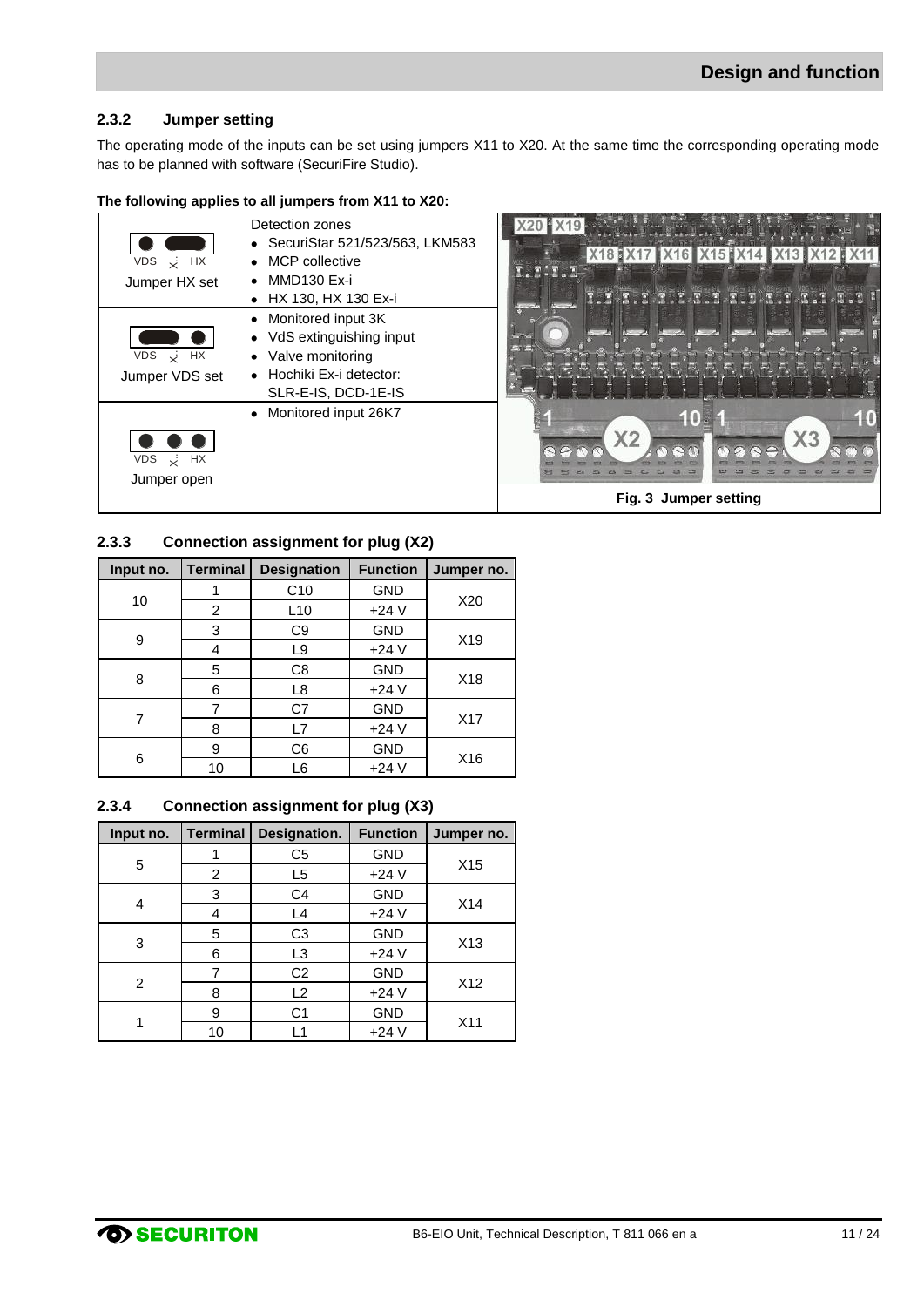# **Design and function**

# <span id="page-11-0"></span>**2.4 Connector plug for monitored outputs (X4)**

The B6-EIO unit is suitable for connecting 8 primary outputs. Every output has its own current-limited output driver which supplies the connected output with power. The outputs are selectively monitored for short-circuits and wire breakage (according to EN54-13). The setting of the load range has to be planned exclusively with software (SecuriFire Studio).

| <b>Notice</b><br>$\mathbb{R}^n$<br>The total current of all simultaneously activated monitored outputs must not exceed 3.5 A. |                                                 |                             |                           |  |
|-------------------------------------------------------------------------------------------------------------------------------|-------------------------------------------------|-----------------------------|---------------------------|--|
|                                                                                                                               |                                                 |                             |                           |  |
| Supply voltage::                                                                                                              | 24V DC (22  28V DC)                             |                             |                           |  |
| Output current::                                                                                                              | 1,3A max.                                       |                             |                           |  |
| Short-circuit current::                                                                                                       | 1.773.14A                                       |                             |                           |  |
| Load range::                                                                                                                  | Range 1                                         | 160 $\Omega$ to 1k $\Omega$ | (monitoring current 1mA)  |  |
|                                                                                                                               | Range 2                                         | 57 $\Omega$ to 375 $\Omega$ | (monitoring current 3mA)  |  |
|                                                                                                                               | Range 3                                         | 20 $\Omega$ to 75 $\Omega$  | (monitoring current 15mA) |  |
| Line resistance::                                                                                                             | Range 1                                         | $50 \Omega$ max.            |                           |  |
|                                                                                                                               | Range 2:                                        | $20 \Omega$ max.            |                           |  |
|                                                                                                                               | Range 3:                                        | $5 \Omega$ max.             |                           |  |
| Mechanical:                                                                                                                   | plug-in screw terminal, max. 1.5mm <sup>2</sup> |                             |                           |  |

# <span id="page-11-1"></span>**2.4.1 Connection assignment for plug (X4)**

| Output no.     | <b>Designation</b> | <b>Terminal</b> |
|----------------|--------------------|-----------------|
|                | OM8 -              | 1               |
| 8              | $OM8+$             | 2               |
|                | OM7 -              | 3               |
| 7              | OM7+               | 4               |
|                | OM6 -              | 5               |
| 6              | OM6+               | 6               |
|                | OM <sub>5</sub> -  | 7               |
| 5              | $OM5+$             | 8               |
|                | OM4 -              | 9               |
| 4              | OM4+               | 10              |
|                | OM3 -              | 11              |
| 3              | $OM3+$             | 12              |
|                | OM2 -              | 13              |
| $\overline{c}$ | $OM2+$             | 14              |
|                | OM1 -              | 15              |
| 1              | OM1+               | 16              |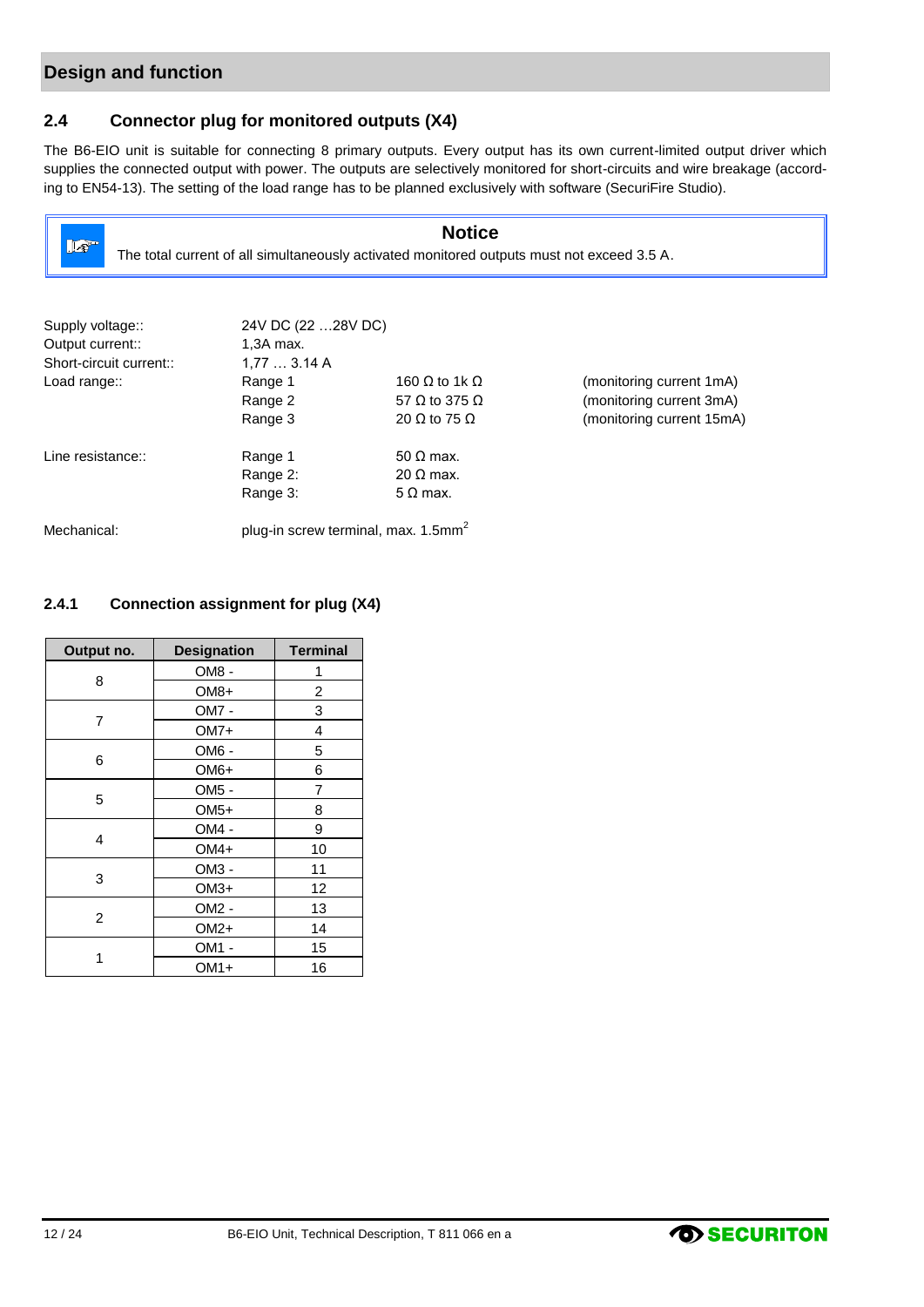# <span id="page-12-0"></span>**2.5 Connector plug for LED indication panel (X5)**

The X5 connector plug of the B6-EIO unit is for connecting the LED indication panel for B4-EIP extinguishing areas (Extinguishing Indication Panel), which is built into the door of every SecuriFire ECP/FEP 2000.

#### <span id="page-12-1"></span>**2.5.1 Connection assignment for plug (X5)**

| <b>Terminal</b> | <b>Designation</b> |
|-----------------|--------------------|
| 1               | LINE 0             |
| 2               | LINE 1             |
| 3               | LINE <sub>2</sub>  |
| 4               | LINE <sub>3</sub>  |
| 5               | LINE 4             |
| 6               | LINE <sub>5</sub>  |
| 7               | LINE 6             |
| 8               | LINE <sub>7</sub>  |
| 9               | COLUMN 0+          |
| 10              | COLUMN 1+          |
| 11              | COLUMN 2+          |
| 12              | KFY+               |

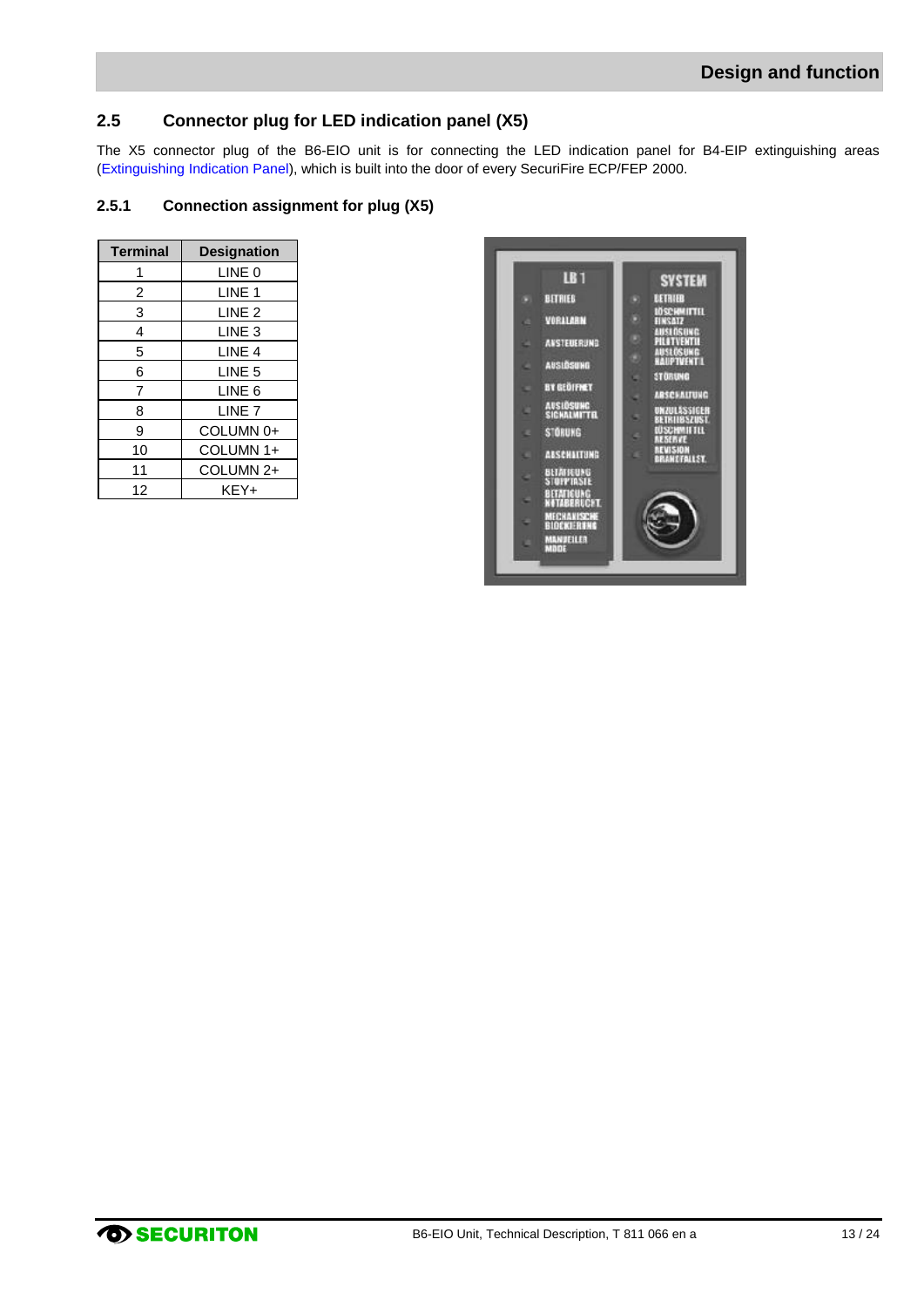# <span id="page-13-1"></span>**3 Modes of operation of the inputs**

# <span id="page-13-2"></span>**3.1 Combination of different modes of operation**

Any function can be assigned and selected for each input.

# <span id="page-13-3"></span>**3.2 "Detection zone" mode of operation**



#### <span id="page-13-0"></span>**3.2.1 SecuriStar detector series 521 / 523 / 563, LKM583, collective MCP**

The SecuriStar detector series 521 / 523 / 563, collective MCP function on the basis of the electrical increase principle. This means that all participants of a collective alarm line are switched parallel and supplied with line voltage. At the end of each line a termination resistor is present; it provides quiescent current and thereby stub line monitoring.

In the event of an alarm, the detector internally switches a defined resistance parallel to the alarm line such that there is increased current. The unit monitors each alarm line by means of continuous current measurement, detects the electrical increase and reports an alarm for this detection zone. Short-circuits and wire breakage are reported as faults.

Individual identification is not possible. In the event of an alarm the entire detection zone is displayed in the fire alarm control panel without specifying the detectors that have an alarm status. After a reset the voltage for the entire alarm line is switched off for a few seconds.

#### **Connectable participants**

| Number of detection zones:    | max. 10                     |         |
|-------------------------------|-----------------------------|---------|
| Number of detectors per zone: | SSD 521: MSD 523: SCD 563   | max. 30 |
|                               | UTD 521; UTD 523; TCD 563   | max. 30 |
|                               | <b>LKM 583</b>              | 30 max. |
|                               | MCP 525; MCP 521            | max. 30 |
| Connectable detector base:    | <b>USB 501x</b>             |         |
| Termination resistance:       | $3 k\Omega \pm 5\%$ ; 0.5 W |         |

#### <span id="page-13-4"></span>**3.2.2 Intrinsically safe Ex-i detection zones**

After parameterising the alarm line as an intrinsically safe detection zone, detectors of the Ex-i series can be connected via a direct voltage isolating transformer or a safety barrier in order to monitor Ex zones.

#### **Intrinsically safe Ex-i Hekatron detection zone via safety barrier Z787 (NOT VdS compliant!)**

| Number of detection zones:         | max. 10                  |         |
|------------------------------------|--------------------------|---------|
| Number of Ex-i detectors per zone: | MMD 130 Ex-i             | max. 10 |
|                                    | <b>ORM 130 Ex-i</b>      | max. 10 |
|                                    | <b>WDM 215 Ex-i</b>      | max. 10 |
|                                    | <b>WMM 216 Ex-i</b>      | max. 10 |
| Connectable Ex-i detector base:    | USB501-x, 143 Ex-i       |         |
| Termination resistance:            | 2.7 k $\Omega$ ±1 %; 1 W |         |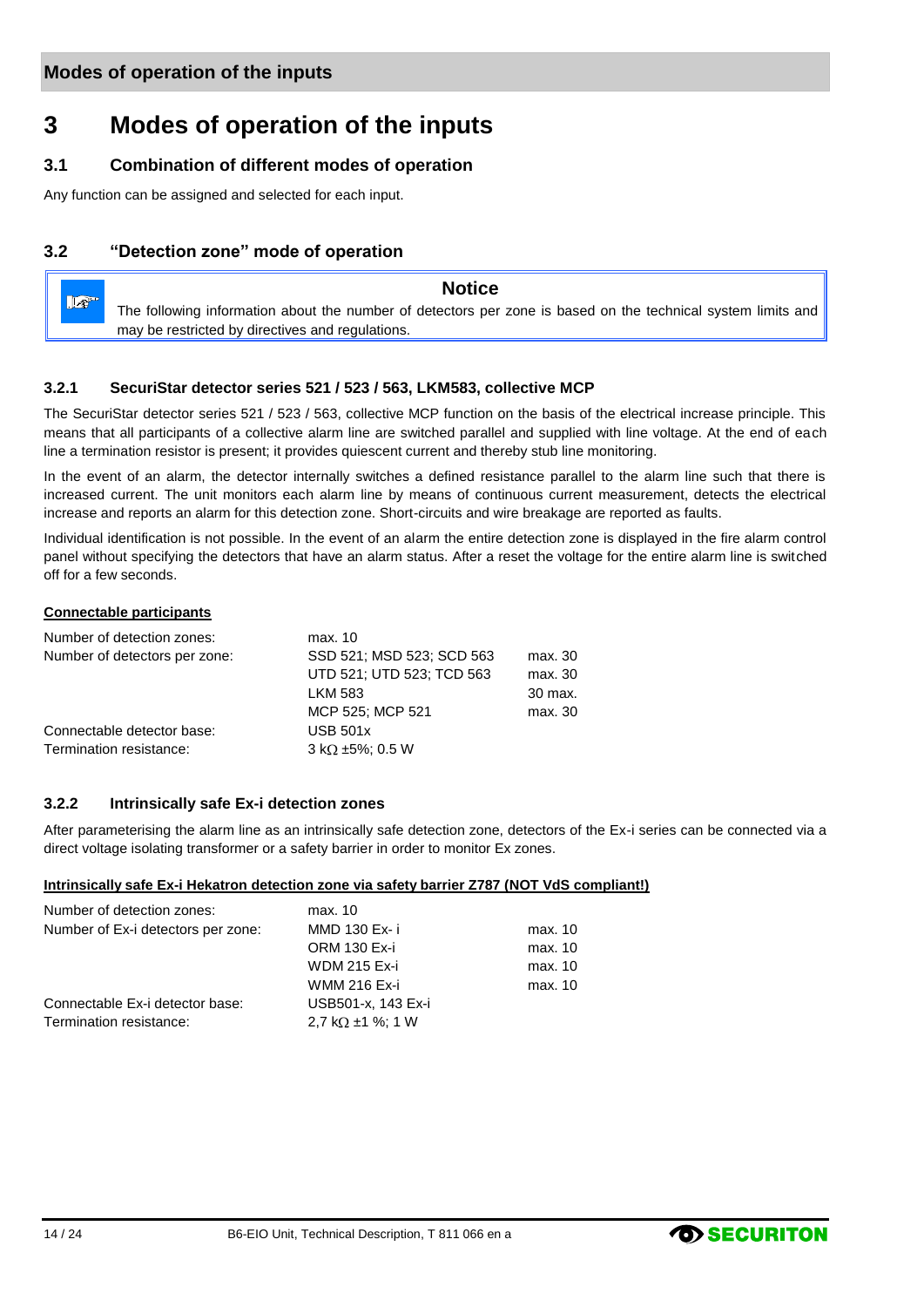# **Modes of operation of the inputs**

#### **Intrinsically safe Ex-i Hochiki detection zone via safety barrier Z787 (VdS compliant!)**

| Number of detectors per zone: | SLR-E-IS                  | max. 10 |
|-------------------------------|---------------------------|---------|
|                               | DCD-1E-1S                 | max. 10 |
| Connectable detector base:    | YBN R/4                   |         |
| Termination resistance:       | 4.7 K $\Omega$ ±1%: 0.5 W |         |

#### **Intrinsically safe Ex-i detection zone via direct voltage isolating transformer GTW 01, GTW 02 (NOT VdS compliant!)**

| Number of detection zones:         | max. 10                   |         |
|------------------------------------|---------------------------|---------|
| Number of Ex-i detectors per zone: | <b>MMD 130 Ex-i</b>       | max. 10 |
|                                    | <b>ORM 130 Ex-i</b>       | max. 10 |
|                                    | <b>WDM 215 Ex-i</b>       | max. 10 |
|                                    | <b>WMM 216 Ex-i</b>       | max. 10 |
| Connectable Ex-i detector base:    | USB501-x, 143 Ex-i        |         |
| Termination resistance:            | 4.7 k $\Omega$ ±1%; 0.6 W |         |

#### <span id="page-14-0"></span>**3.2.3 HX 130 detector series**

The HX 130 detector series is based on the same principle as the SecuriStar 521 / 523 / 563 detector series.

#### **Connectable participants**

| Number of detection zones:    | max. 10                     |         |
|-------------------------------|-----------------------------|---------|
| Number of detectors per zone: | ORM 130AY, A/K              | max. 30 |
|                               | <b>WDM 215A</b>             | max. 30 |
|                               | <b>WMM 216A</b>             | max. 30 |
|                               | <b>UFM 840</b>              | max. 4  |
|                               | FT 513                      | max. 10 |
|                               | <b>DFM 435 Wx</b>           | max. 10 |
|                               | <b>DFM 435 Kx Ex</b>        | max. 10 |
|                               | ORM 130A Ex                 | max. 30 |
|                               | <b>WDM 215A Ex</b>          | max. 30 |
|                               | <b>WMM 216A Ex</b>          | max. 30 |
|                               | <b>UFM 810A Ex</b>          | max. 4  |
| Connectable detector base:    | 143, 143 K                  |         |
| Termination resistance:       | $3 k\Omega \pm 5\%$ : 0.5 W |         |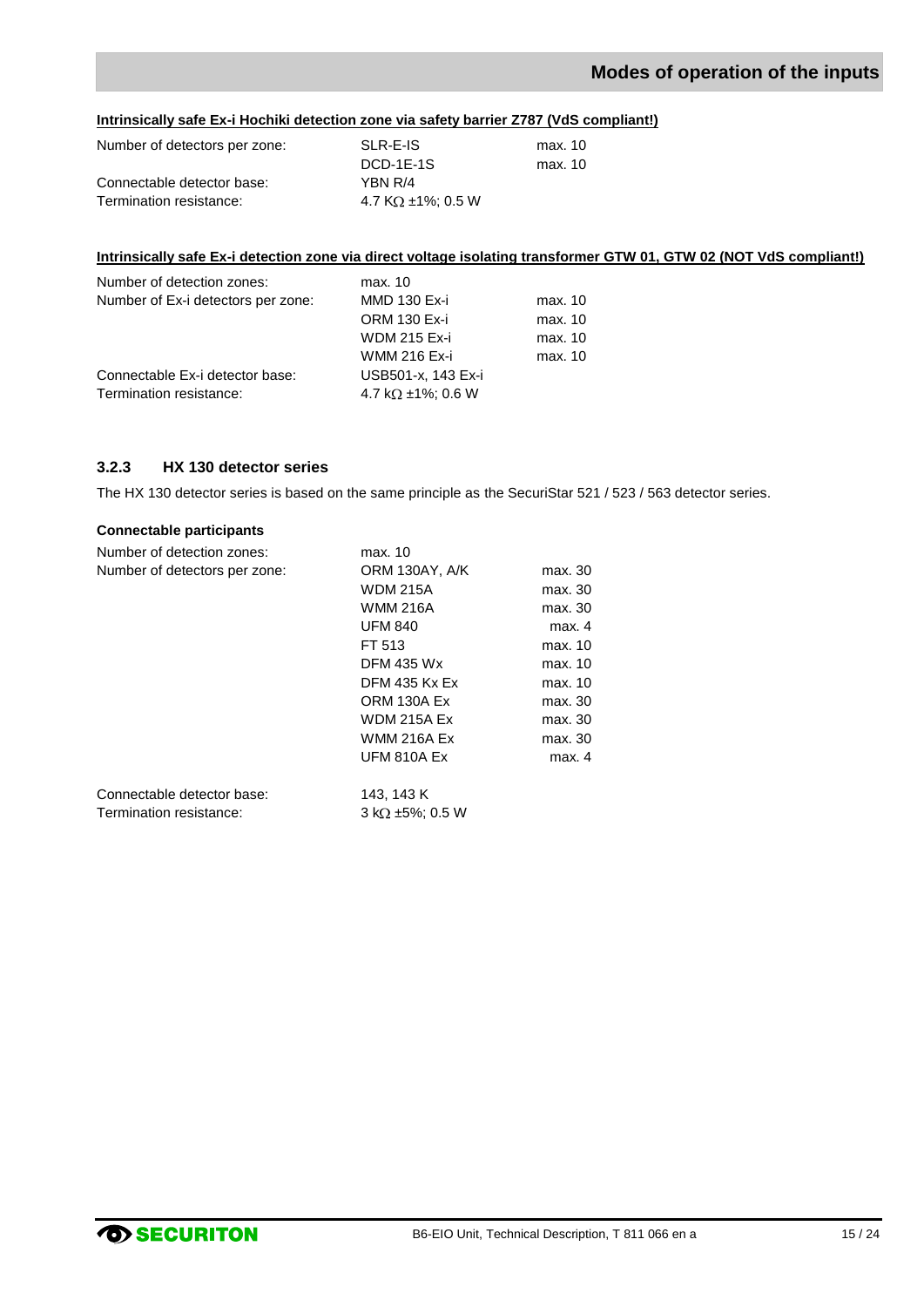# **Programming**

### <span id="page-15-0"></span>**3.3 "Monitored input" mode of operation**

The various input types supported by the B6-EIO Unit are all based on the electrical increase principle. A defined resistance on the end of each line serves as line monitor.

If the input is to be switched active, an alarm resistor must be switched parallel to the termination resistance. The value of the alarm resistance is permanently specified based on the set input type. If potential-free contacts are polled, the alarm resistance must be switched in series to the contact.

If the alarm resistance on an input falls below a certain value, a short-circuit fault is output to the SCP specifying the concerned line.

If the termination resistance rises above a certain value (e.g. due to corrosion), the line is detected as interrupted and displayed on the SCP as a wire breakage fault.

#### **Number of inputs: max. 10**

|                             | <b>Termination resistance</b> | Alarm resistance                                     |
|-----------------------------|-------------------------------|------------------------------------------------------|
| Monitored input 26K7        | 26.7 k $\Omega$ ±5%; 0.5 W    | 18.2 k $\Omega$ ±5%, 0.5 W                           |
| VdS extinguishing interface | 3.3 k $\Omega$ ±5%; 0.5 W     | 680 $\Omega$ ±5%, 1 W                                |
| Monitored input 3K          | $3 k\Omega \pm 5\%$ ; 0.5 W   | 1.5 k $\Omega$ ±5%; 0.5 W                            |
| Valve monitoring            | $3 k\Omega \pm 5\%$ : 0.5 W   | 1.5 k $\Omega$ ±5%, 0.5 W                            |
|                             |                               | $(1.5 \text{ k}\Omega \text{ pre-alarm resistance})$ |
| Input DFG-60 BLK3           | $3 k\Omega \pm 5\%$ ; 0.5 W   | 1.5 k $\Omega$ ±5%; 0.5 W                            |

 $\mathbb{R}^n$ 

#### **Notice**

An actuated alarm resistance is evaluated by the system as "Input active" and does not result in an alarm status.

# <span id="page-15-1"></span>**4 Programming**

SecuriFire software documentation for programming and planning is in preparation.

# <span id="page-15-2"></span>**5 Fault displays**

The plain text information of a fault code can be called up with the "Additional info" MIC button (magnifying glass).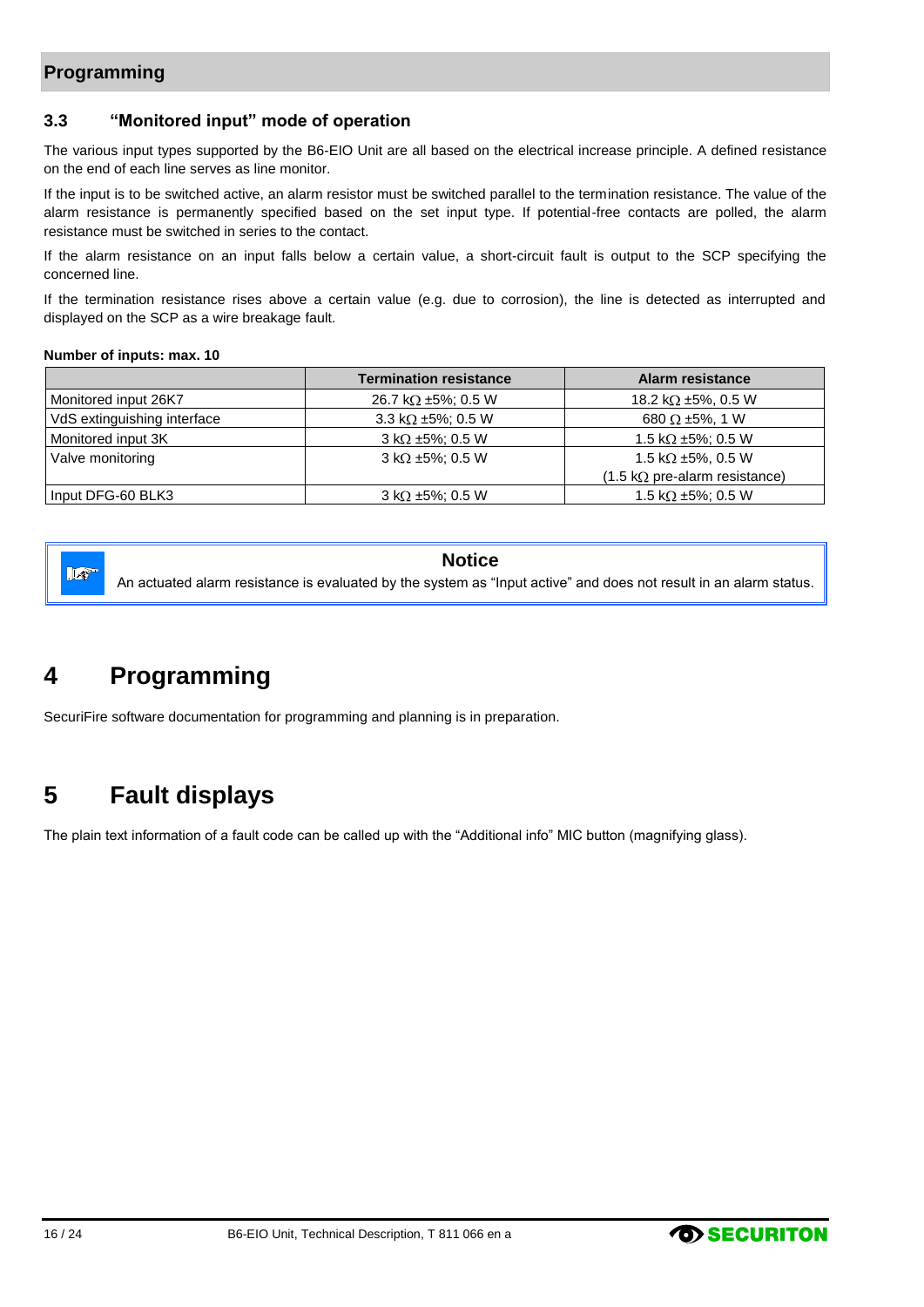# <span id="page-16-1"></span>**6 Power requirement**

Lo

**Notice** In the event of a power failure, the fire alarm control panel is powered by batteries. Depending on the configuration and connected peripheral devices (units, detectors, sirens, etc.), it is important to ensure that the batteries have sufficient capacity to operate the fire alarm control panel for the specified time (e.g. according to a standard or directive).

### <span id="page-16-0"></span>**6.1 Typical power consumption values for the B6-EIO and peripheral devices**

**The power consumption of the unit must also be taken into account when calculating the power requirement:**

| <b>Type</b> | <b>Designation</b> | <b>Quiescent current</b> | <b>Alarm current</b> |
|-------------|--------------------|--------------------------|----------------------|
| B6-EIO      | SecuriFire unit    | 13.5 mA                  | 13.5 mA              |

| Detectors for HX 130 technology |                                      |                                 |                      |
|---------------------------------|--------------------------------------|---------------------------------|----------------------|
| <b>Type</b>                     | <b>Designation</b>                   | <b>Quiescent current</b>        | <b>Alarm current</b> |
| ORM 130AY                       | Opt. Smoke detector                  | 100 µA                          | 22.5 mA              |
| ORM 130A/K                      | Opt. Smoke detector                  | $100 \mu A$                     | 22.5 mA              |
| <b>WDM 215A</b>                 | Heat differential detector           | 100 µA                          | 21 mA                |
| <b>WMM 216A</b>                 | Heat absolute detector               | 300 µA                          | 21 mA                |
| <b>UFM 840</b>                  | Ultraviolet flame detector           | 800 µA                          | 25 mA                |
| ORM 130A Ex                     | Opt. Smoke detector Ex               | $100 \mu A$                     | 21 mA                |
| <b>WDM 215A Ex</b>              | Heat differential detector Ex        | 200 µA                          | 21 mA                |
| <b>WMM 216A Ex</b>              | Heat absolute detector Ex            | 200 µA                          | 21 mA                |
| <b>UFM 810A Ex</b>              | Ultraviolet flame detector Ex        | 2.7 mA                          | 21 mA                |
| <b>ORM 130 Ex-i</b>             | Opt. Smoke detector Ex-i             | 150 µA                          | 22 mA                |
| <b>WDM 215 Ex-i</b>             | Heat differential detector Ex-i      | $150 \mu A$                     | 22 mA                |
| <b>WMM 216 Ex-i</b>             | Heat absolute detector Ex-i          | 150 µA                          | 22 mA                |
| GTW 01                          | Direct current isolating transformer |                                 |                      |
| GTW 02                          | Direct current isolating transformer | Max. transmission current 33 mA |                      |
| <b>DFM 435 Wx</b>               | Pushbutton fire alarm                |                                 | 18 mA                |
| DFM 435 KL Ex                   | Pushbutton fire alarm Ex             |                                 | 18 mA                |
| DFM 435 KE Ex                   | Pushbutton fire alarm Ex             | Quiescent                       | 18 mA                |
| DFM 435 KLg Ex                  | Pushbutton fire alarm Ex             | no power consumption            | 18 mA                |
| DFM 435 KEg Ex                  | Pushbutton fire alarm Ex             |                                 | 18 mA                |

| Detector series SSD / UTD / MMD130Ex-i, LKM583 |                                 |                          |                      |
|------------------------------------------------|---------------------------------|--------------------------|----------------------|
| <b>Type</b>                                    | <b>Designation</b>              | <b>Quiescent current</b> | <b>Alarm current</b> |
| SSD 521, SCD563                                | Scattered-light smoke detector  | $120 \mu A$              | $22.5 \text{ mA}$    |
| <b>UTD 521</b>                                 | Universal temperature detector  | $150 \mu A$              | $22.5 \text{ mA}$    |
| <b>TCD 563</b>                                 | Universal temperature detector  | 120 uA                   | 20.0 <sub>m</sub> A  |
| <b>LKM 583</b>                                 | Ventilation duct smoke detector | not defined yet          | not defined yet      |
| <b>MMD 130Ex-i</b>                             | Smoke and heat detector Ex-i    | 150 uA                   | 27.0 mA              |

### <span id="page-16-2"></span>**6.2 Power requirement calculation**

The power requirement calculation is performed by entering the battery types in use and the necessary bridging time (according to local standards and directives) in a power requirement tool.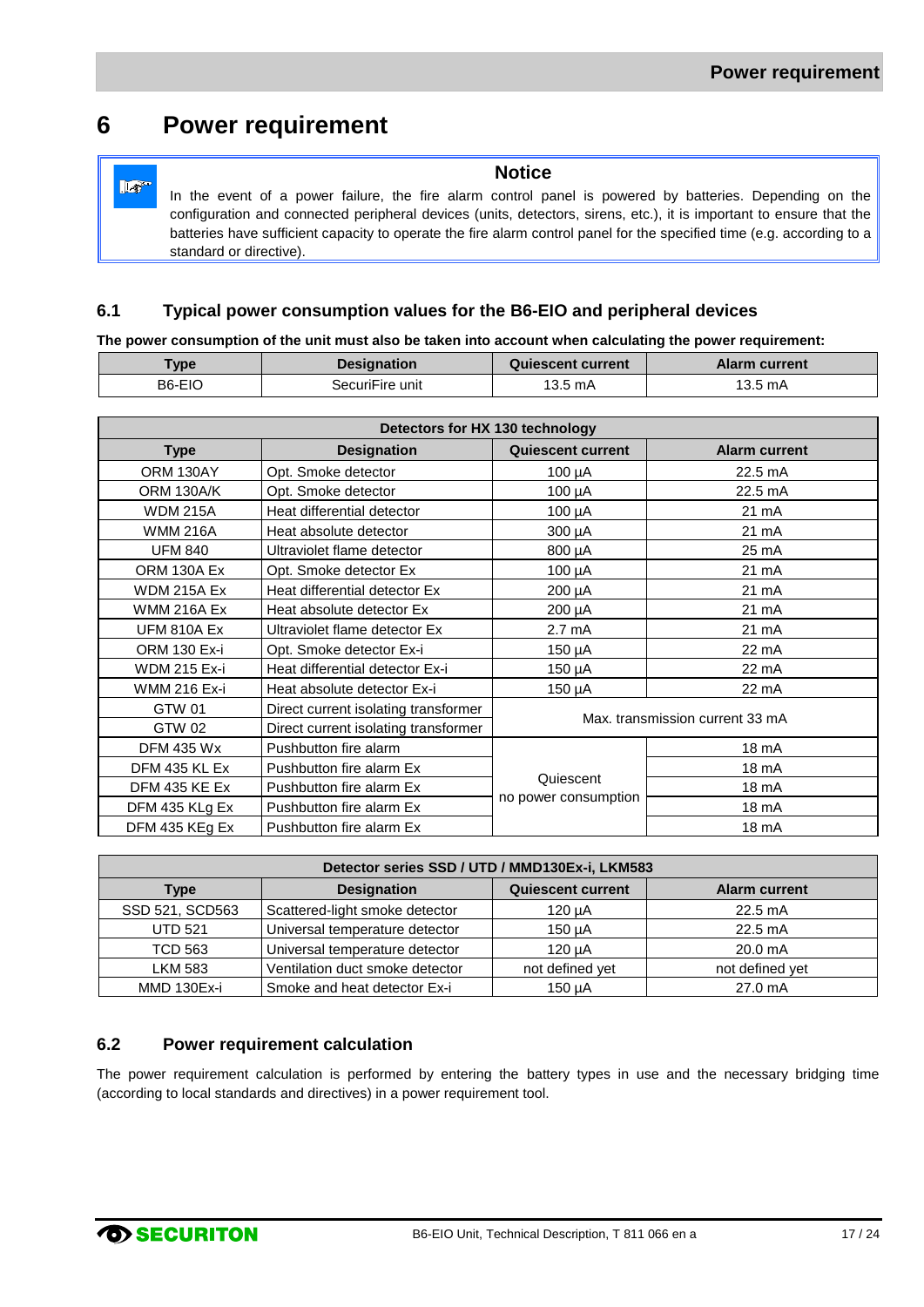# <span id="page-17-1"></span>**7 Connection examples**

<span id="page-17-0"></span>**7.1 Connecting the detector series SecuriStar 521 / 523 / 563, LKM583 and MCP 521, 525**

### <span id="page-17-2"></span>**7.1.1 Connecting detector base USB 501**



### <span id="page-17-5"></span><span id="page-17-3"></span>**7.1.2 Connecting MCP 525 manual call points**



**Fig. 5 Connecting MCP 525 manual call points**

#### <span id="page-17-6"></span><span id="page-17-4"></span>**7.1.3 Connecting MCP 521N manual call points**



<span id="page-17-7"></span>In the last manual call point a 3K resistor must be used4

**Fig. 6 Connecting MCP 521N manual call points**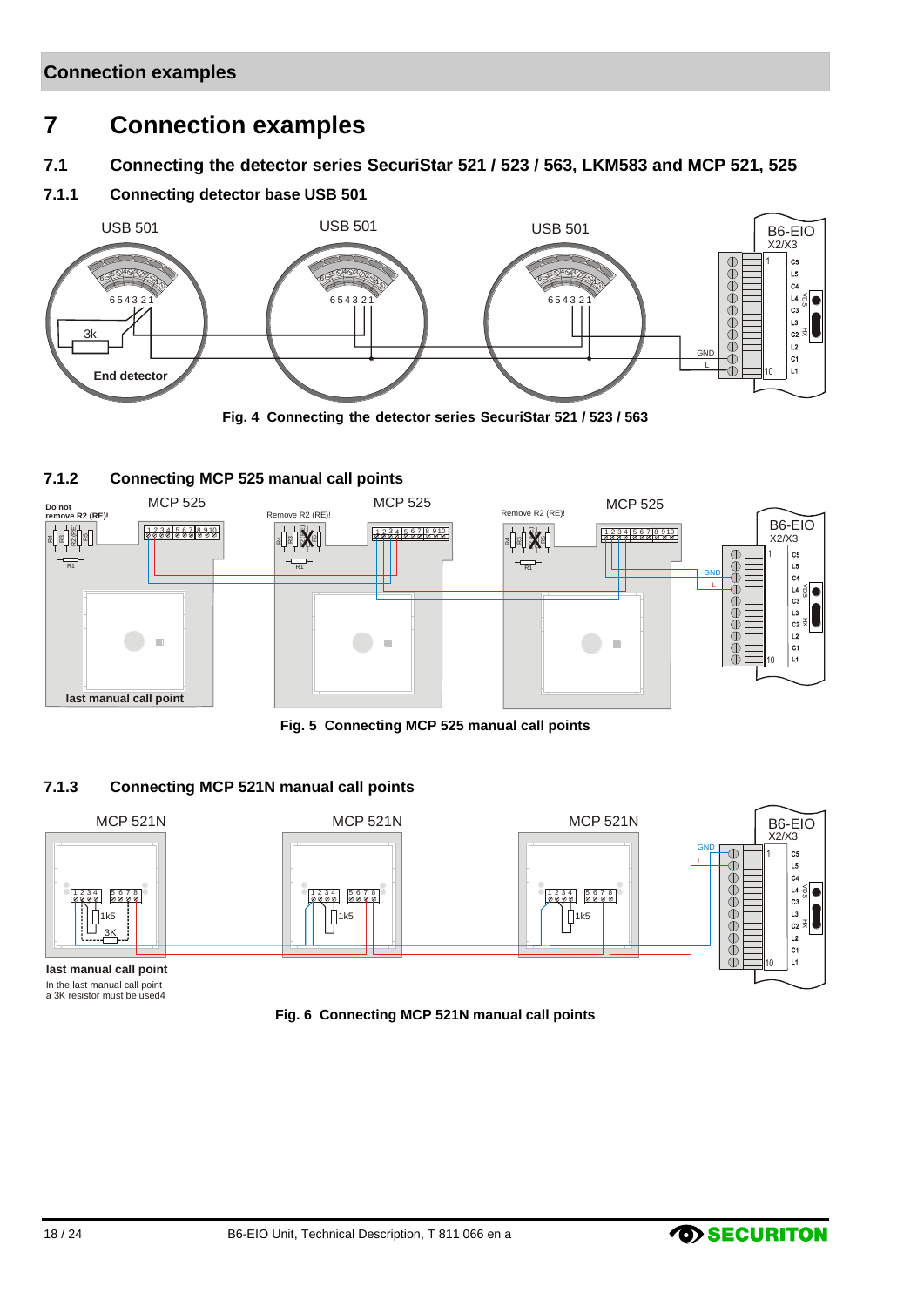# <span id="page-18-1"></span>**7.2 Connecting detector base 143 and 143K**



#### <span id="page-18-3"></span><span id="page-18-0"></span>**7.3 Detector base USB 501 with safety barrier Z787**





**Fig. 8 Detector base USB 501 with safety barrier Z787**

# <span id="page-18-4"></span><span id="page-18-2"></span>**7.4 Detector base 143 Ex-i with safety barrier Z787**



<span id="page-18-5"></span>**Fig. 9 Detector base 143 Ex-i with safety barrier Z787**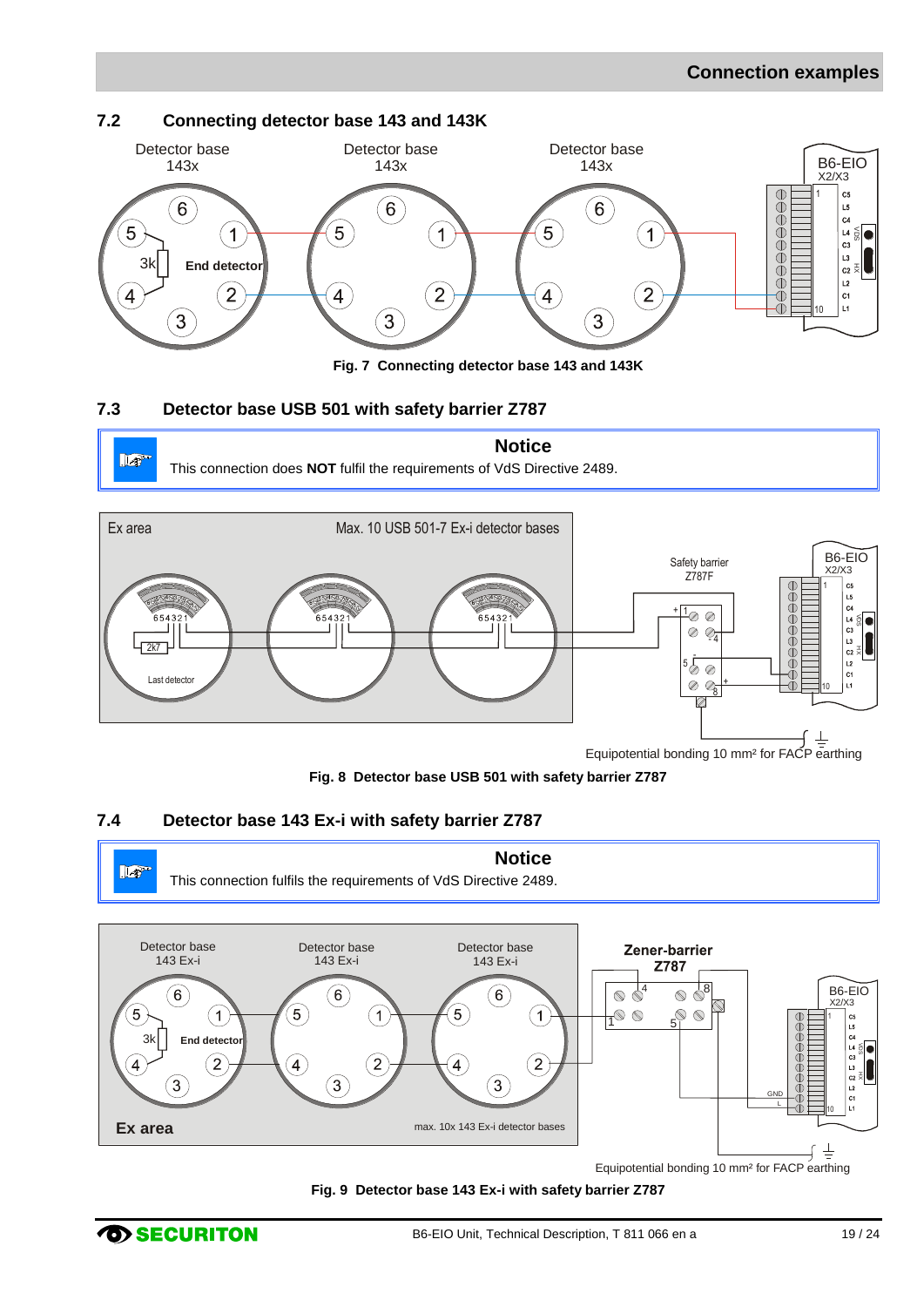# **Connection examples**

#### <span id="page-19-0"></span>**7.5 Detector base 143 Ex-i with direct current isolating transformer GTW 01**



**Fig. 10 Detector base 143 Ex-i with direct voltage isolating transformer GTW 01**

#### <span id="page-19-2"></span><span id="page-19-1"></span>**7.6 Connecting Hochiki Ex-i detectors in Ex areas**



<span id="page-19-3"></span>**Fig. 11 Connecting Hochiki Ex-i detectors in Ex areas**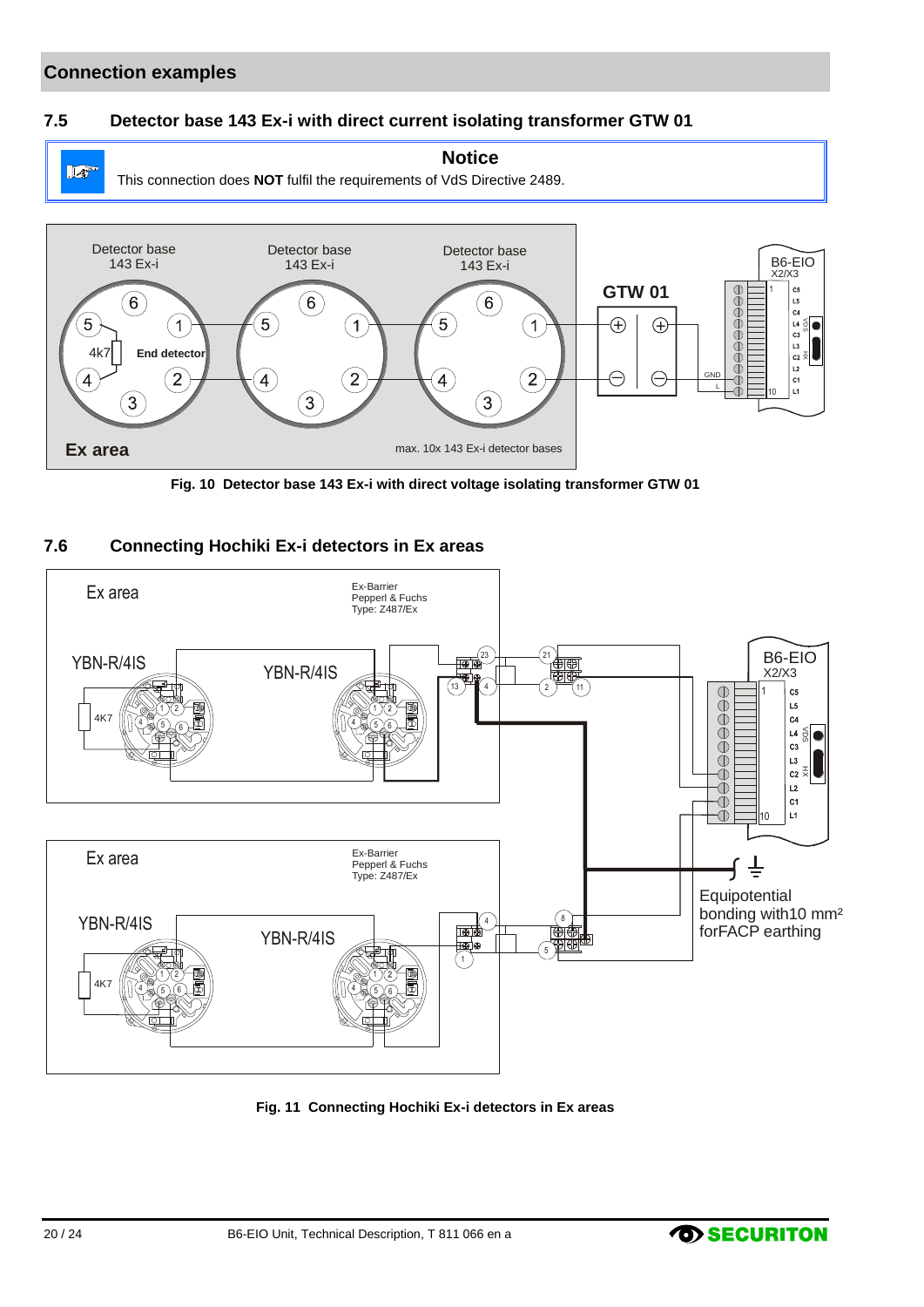# <span id="page-20-0"></span>**7.7 Connecting monitored inputs**



### <span id="page-20-4"></span><span id="page-20-1"></span>**7.8 Connecting extinguishing systems**

<span id="page-20-2"></span>**7.8.1 Valve monitoring**

<span id="page-20-5"></span>

#### <span id="page-20-6"></span><span id="page-20-3"></span>**7.8.2 Extinguishing input in accordance with VdS**



<span id="page-20-7"></span>**Fig. 15 Extinguishing input in accordance with VdS**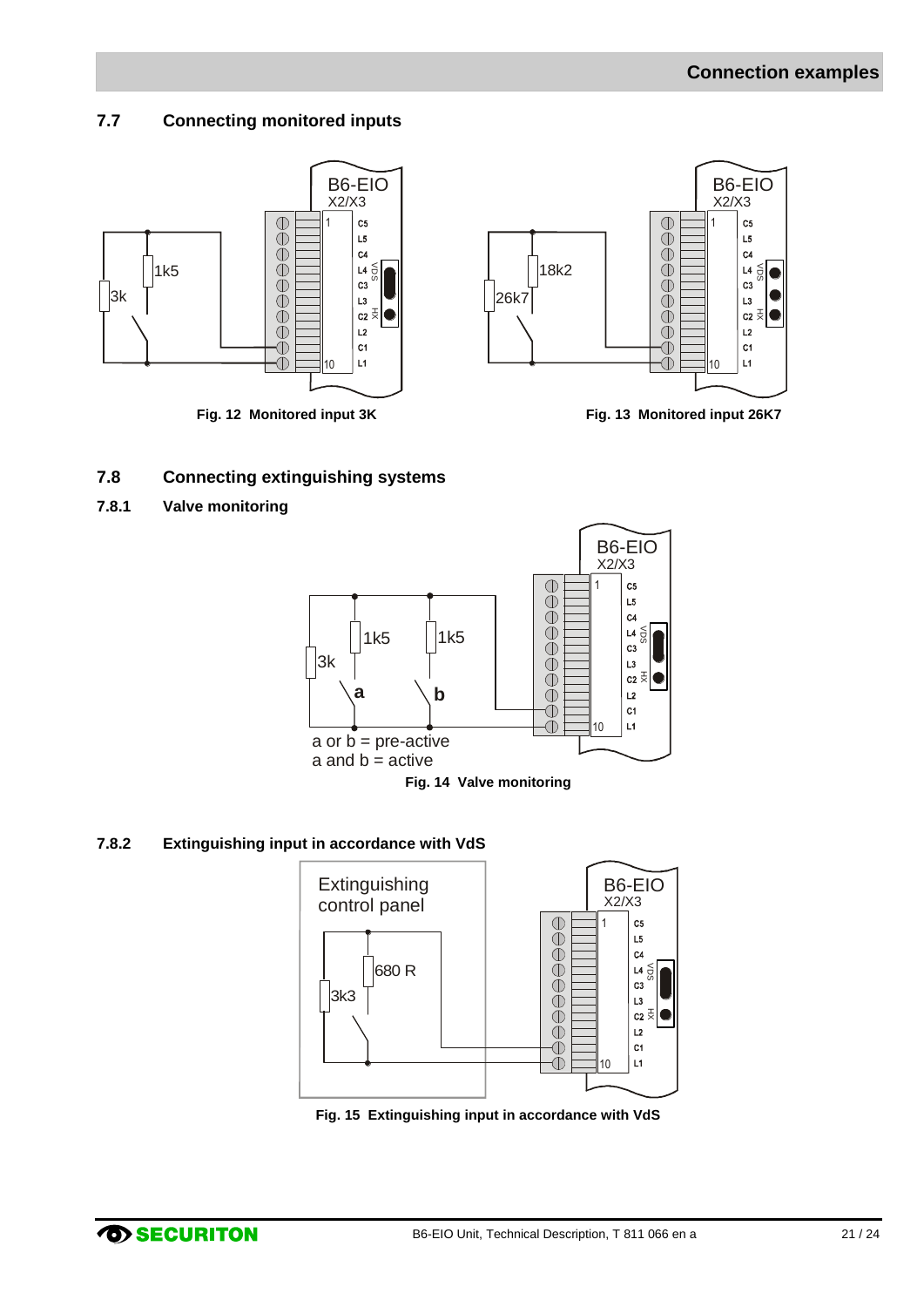# **Connection examples**

# <span id="page-21-0"></span>**7.9 Connection of monitored outputs**



<span id="page-21-1"></span>**Fig. 16 Quiescent current monitored outputs Fig. 17 "Electronic loads"**



<span id="page-21-2"></span>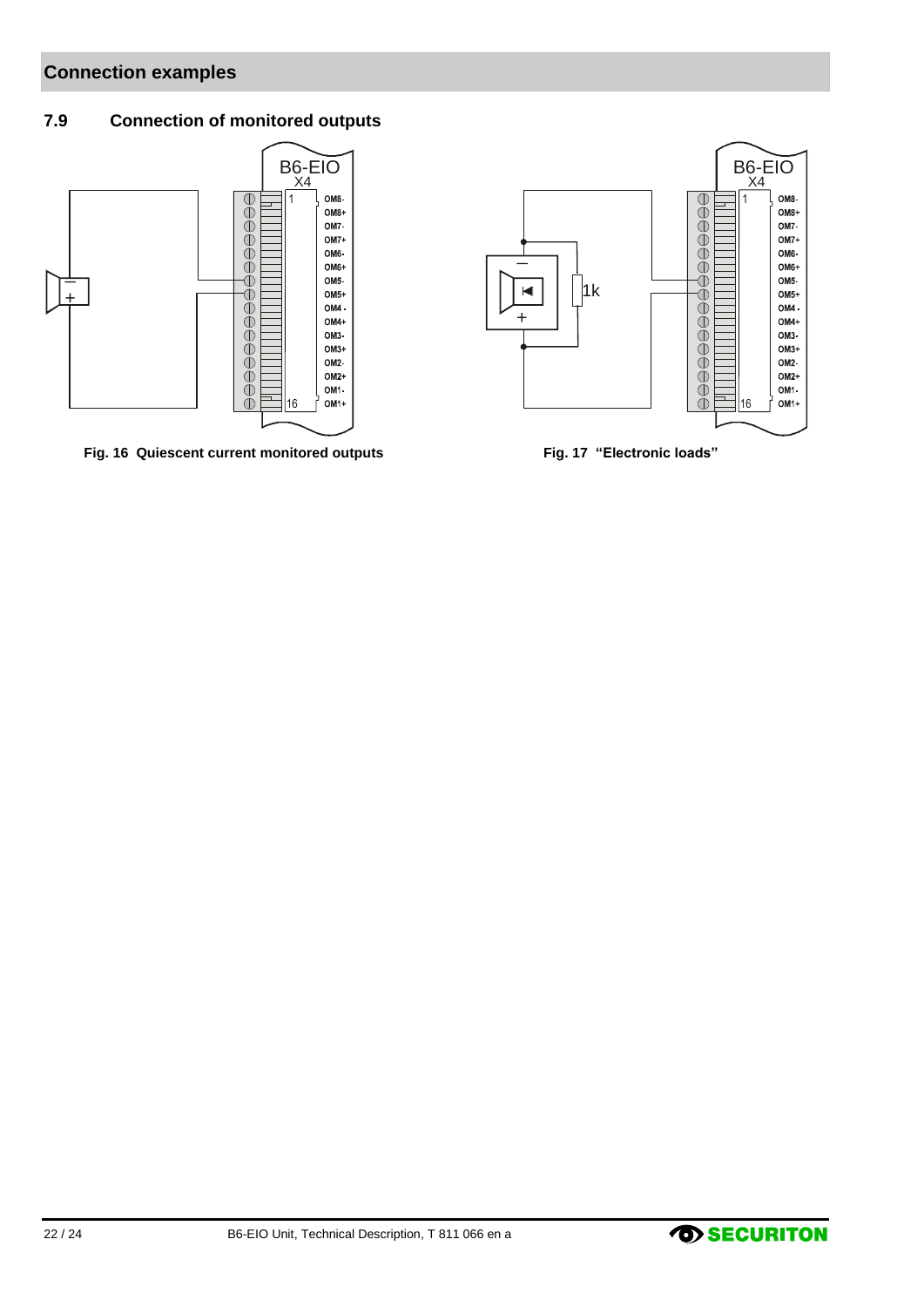# <span id="page-22-0"></span>**8 Technical data**

#### **Power supply**

The power supply of the unit with B6-EIO is via the B6-BCB13 main control unit.

Supply voltage:  $VP$  +22 V to +30 V VCC 1 +3,4 V ± 2 % VCC 2 +5,1 V ± 2 %

Quiescent current consumption: 13.5 mA

#### **Power requirement**

**Notice**  $\mathbb{R}^n$ In the event of a power failure, the fire alarm control panel is powered by batteries. Depending on the configuration and connected peripheral devices (units, detectors, sirens, etc.), it is important to ensure that the batteries have sufficient capacity to operate the fire alarm control panel for the specified time (e.g. according to a standard or directive).

The power requirement calculation is performed by entering the battery types in use and the necessary bridging time (according to local standards and directives) in a power requirement tool.

| <b>Ambient conditions</b>                                                          |                                                                                                |                                                                                                                                                                        |  |
|------------------------------------------------------------------------------------|------------------------------------------------------------------------------------------------|------------------------------------------------------------------------------------------------------------------------------------------------------------------------|--|
| Ambient temperature:<br>Relative humidity:                                         | -5°C to +50°C, measured at natural convection under the unit<br>5% to 95% without condensation |                                                                                                                                                                        |  |
| Air pressure:                                                                      |                                                                                                | $\geq$ 80 kPa, up to 2,000 m above sea level                                                                                                                           |  |
| Contact protection:                                                                |                                                                                                | IP00, no protection against contact, foreign matter or water                                                                                                           |  |
| EMC:                                                                               | EN 50130-4<br>EN 61000-6-3<br>EN 61000-6-2<br>VdS 2110                                         | Electromagnetic compatibility<br>Emission standard for residential environments<br>Immunity for industrial environments<br>Protection against environmental influences |  |
| Security:                                                                          | <b>VDE 0800</b>                                                                                | Telecommunications - Security                                                                                                                                          |  |
|                                                                                    | <b>VDE 0804</b>                                                                                | Telecommunications - Additional definitions                                                                                                                            |  |
| <b>Dimensions</b>                                                                  |                                                                                                |                                                                                                                                                                        |  |
| Unit $(H \times D \times W)$ :                                                     | 143 x 93.5 x 18 mm                                                                             |                                                                                                                                                                        |  |
| <b>Cable specification</b>                                                         |                                                                                                |                                                                                                                                                                        |  |
| These specifications are relevant to all modes of operation!                       |                                                                                                |                                                                                                                                                                        |  |
| Max. line resistance:                                                              | $50 \Omega$                                                                                    |                                                                                                                                                                        |  |
| Max. cable capacity:                                                               | $120$ nF                                                                                       |                                                                                                                                                                        |  |
| Coverage                                                                           |                                                                                                |                                                                                                                                                                        |  |
| for 0.6 mm cable cross-section:                                                    | 400 m<br>max.                                                                                  |                                                                                                                                                                        |  |
| for 0.8 mm cable cross-section:                                                    | 720 m<br>max.                                                                                  |                                                                                                                                                                        |  |
| for 1.0 mm cable cross-section:                                                    | max. 1,100 m                                                                                   |                                                                                                                                                                        |  |
| <b>Cable type</b>                                                                  |                                                                                                |                                                                                                                                                                        |  |
| Suitable cable types are, for example:<br>Red fire detector cable, 2 x 0.6, LF-XYY |                                                                                                |                                                                                                                                                                        |  |
|                                                                                    |                                                                                                | Red fire detector cable, 2 x 0.8, J-Y(ST)Y, screened                                                                                                                   |  |